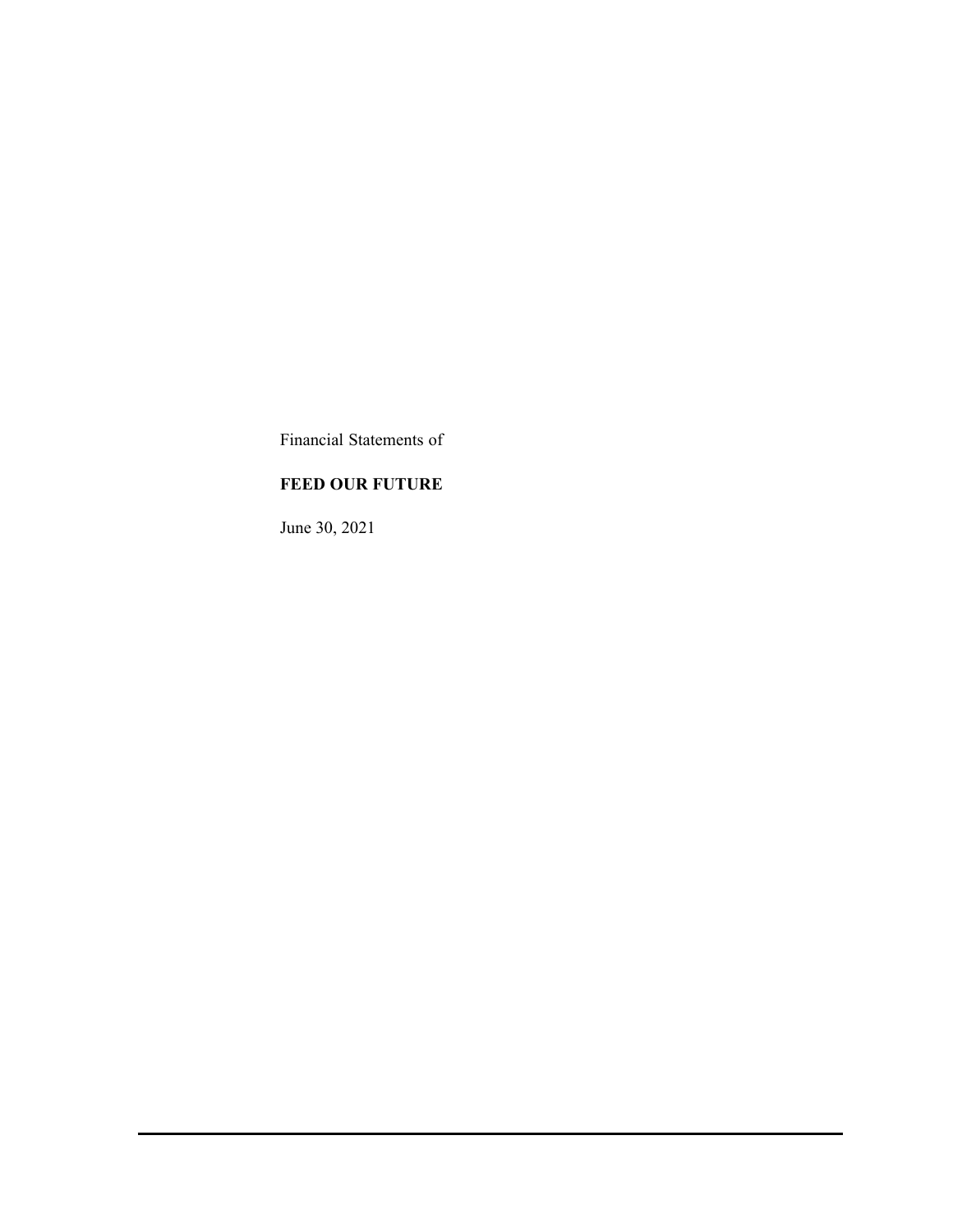Table of Contents

|                                               | Page(s)  |
|-----------------------------------------------|----------|
| Independent Auditors' Report to the Directors | $1 - 3$  |
| <b>Statement of Financial Position</b>        |          |
| Statement of Comprehensive Income             |          |
| Statement of Changes in Fund Balance          | 6        |
| <b>Statement of Cash Flows</b>                |          |
| Notes to Financial Statements                 | $8 - 15$ |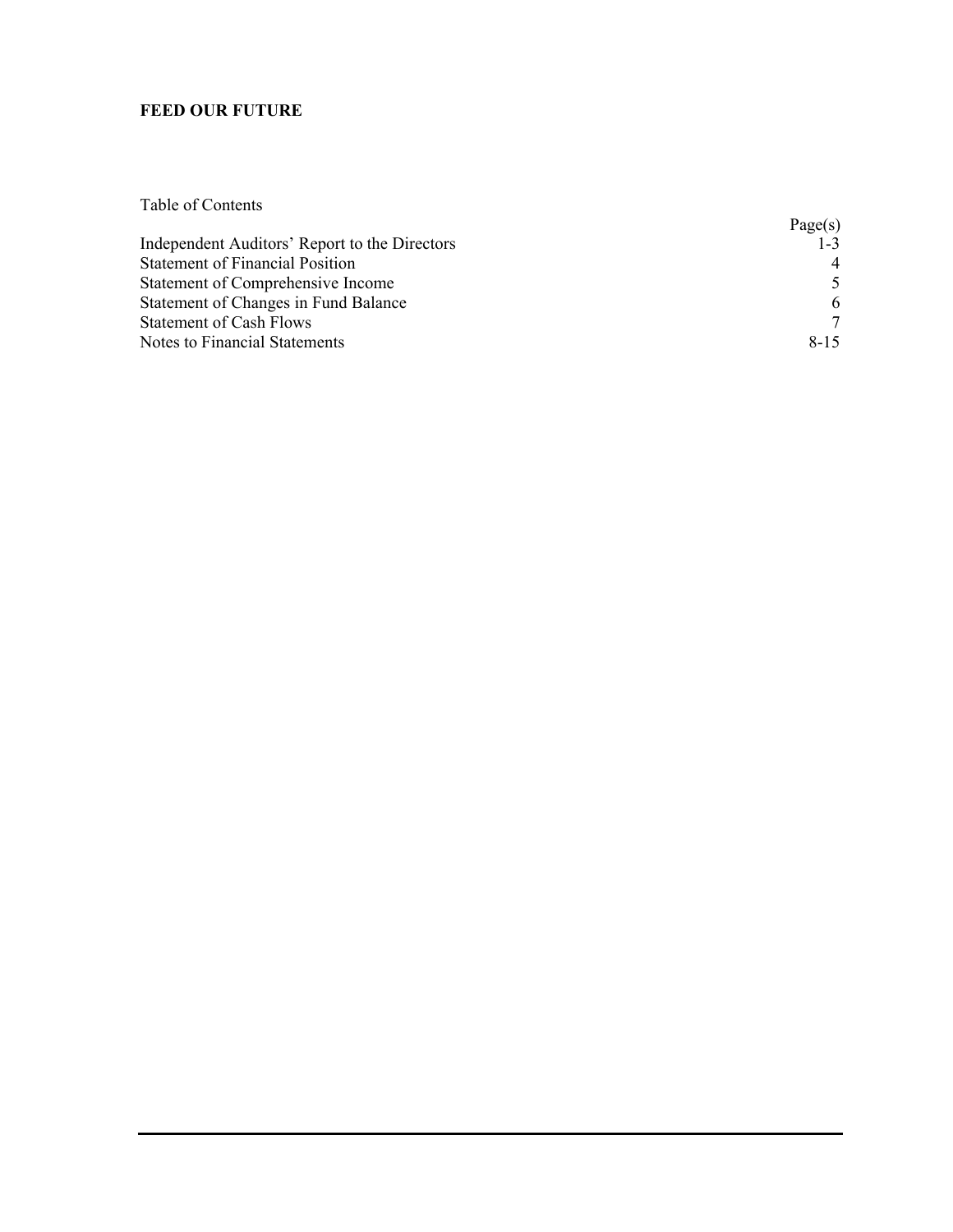

# **Independent auditor's report**

To the Board of Directors of Feed Our Future

#### **Our qualified opinion**

In our opinion, except for the possible effects of the matter described in the *Basis for qualified opinion* section of our report, the financial statements present fairly, in all material respects, the financial position of Feed Our Future (the Company) as at June 30, 2021, and its financial performance and its cash flows for the year then ended in accordance with International Financial Reporting Standards.

#### *What we have audited*

The Company's financial statements comprise:

- the statement of financial position as at June 30, 2021;
- the statement of comprehensive income for the year then ended;
- the statement of changes in fund balance for the year then ended;
- the statement of cash flows for the year then ended; and
- the notes to the financial statements, which include significant accounting policies and other explanatory information.

### **Basis for qualified opinion**

In common with many non-profit oriented organisations, the Company derives a significant portion of its income from various sources, the completeness of which is not susceptible to independent audit verification. Accordingly, our verification of such income was limited to the amounts recorded in the records of the Company and we are not able to determine whether any adjustments might be necessary to income or increase in fund balance during the year as presented in the statement of comprehensive income for the years ended June 30, 2021 and 2020, the fund balance at June 30, 2021 and 2020 as presented in the statement of changes in fund balance for the year ended June 30, 2021 or total assets as presented in the statement of financial position as of June 30, 2021 and 2020.

We conducted our audit in accordance with International Standards on Auditing (ISAs). Our responsibilities under those standards are further described in the *Auditor's responsibilities for the audit of the financial statements* section of our report.

We believe that the audit evidence we have obtained is sufficient and appropriate to provide a basis for our qualified opinion.

#### *Independence*

We are independent of the Company in accordance with the International Code of Ethics for Professional Accountants (including International Independence Standards) issued by the International Ethics Standards Board for Accountants (IESBA Code). We have fulfilled our other ethical responsibilities in accordance with the IESBA Code.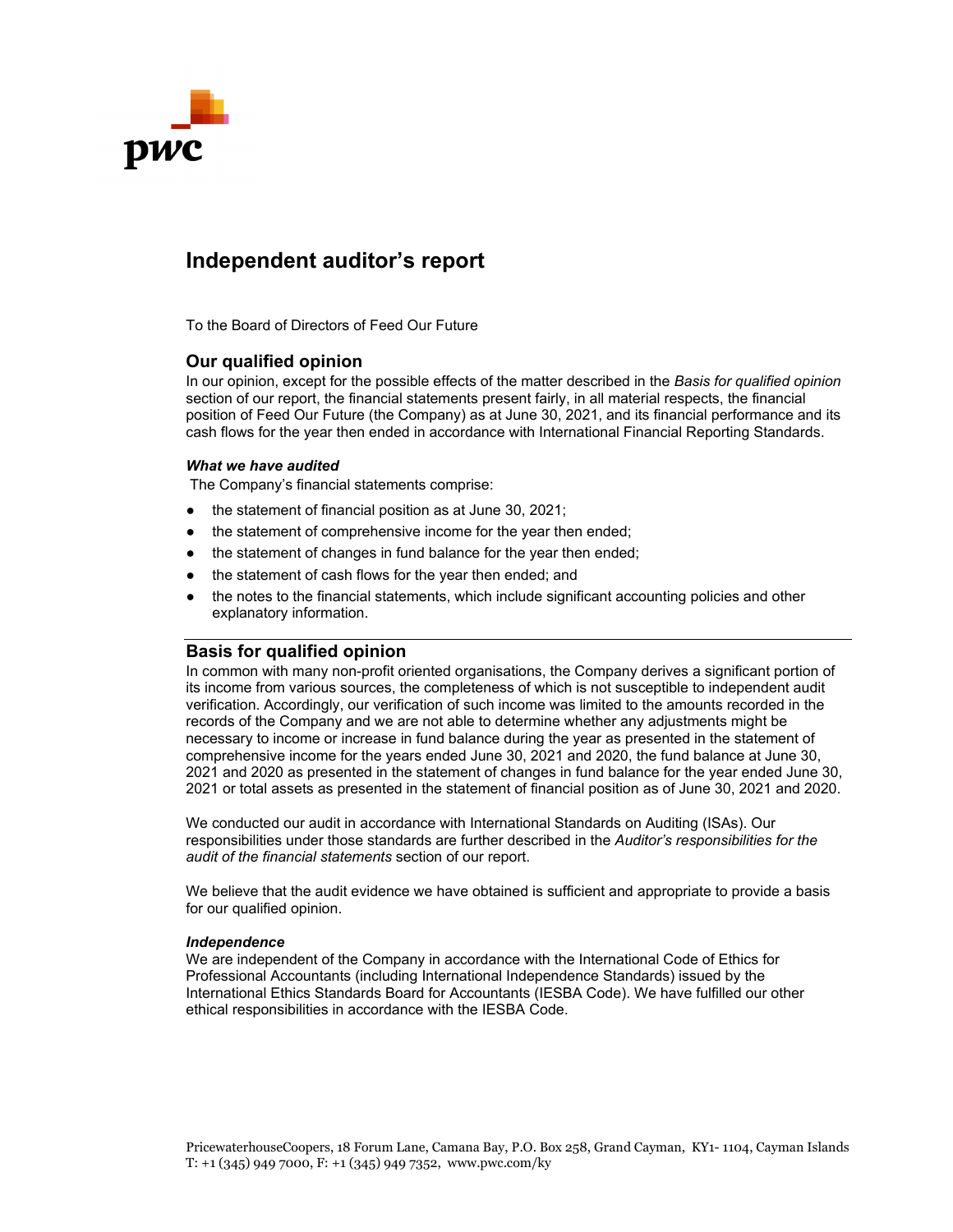

## **Responsibilities of management for the financial statements**

Management is responsible for the preparation and fair presentation of the financial statements in accordance with International Financial Reporting Standards, and for such internal control as management determines is necessary to enable the preparation of financial statements that are free from material misstatement, whether due to fraud or error.

In preparing the financial statements, management is responsible for assessing the Company's ability to continue as a going concern, disclosing, as applicable, matters related to going concern and using the going concern basis of accounting unless management either intends to liquidate the Company or to cease operations, or has no realistic alternative but to do so.

#### **Auditor's responsibilities for the audit of the financial statements**

Our objectives are to obtain reasonable assurance about whether the financial statements as a whole are free from material misstatement, whether due to fraud or error, and to issue an auditor's report that includes our opinion. Reasonable assurance is a high level of assurance, but is not a guarantee that an audit conducted in accordance with ISAs will always detect a material misstatement when it exists. Misstatements can arise from fraud or error and are considered material if, individually or in the aggregate, they could reasonably be expected to influence the economic decisions of users taken on the basis of these financial statements.

As part of an audit in accordance with ISAs, we exercise professional judgment and maintain professional scepticism throughout the audit. We also:

- Identify and assess the risks of material misstatement of the financial statements, whether due to fraud or error, design and perform audit procedures responsive to those risks, and obtain audit evidence that is sufficient and appropriate to provide a basis for our opinion. The risk of not detecting a material misstatement resulting from fraud is higher than for one resulting from error, as fraud may involve collusion, forgery, intentional omissions, misrepresentations, or the override of internal control.
- Obtain an understanding of internal control relevant to the audit in order to design audit procedures that are appropriate in the circumstances, but not for the purpose of expressing an opinion on the effectiveness of the Company's internal control.
- Evaluate the appropriateness of accounting policies used and the reasonableness of accounting estimates and related disclosures made by management.
- Conclude on the appropriateness of management's use of the going concern basis of accounting and, based on the audit evidence obtained, whether a material uncertainty exists related to events or conditions that may cast significant doubt on the Company's ability to continue as a going concern. If we conclude that a material uncertainty exists, we are required to draw attention in our auditor's report to the related disclosures in the financial statements or, if such disclosures are inadequate, to modify our opinion. Our conclusions are based on the audit evidence obtained up to the date of our auditor's report. However, future events or conditions may cause the Company to cease to continue as a going concern.
- Evaluate the overall presentation, structure and content of the financial statements, including the disclosures, and whether the financial statements represent the underlying transactions and events in a manner that achieves fair presentation.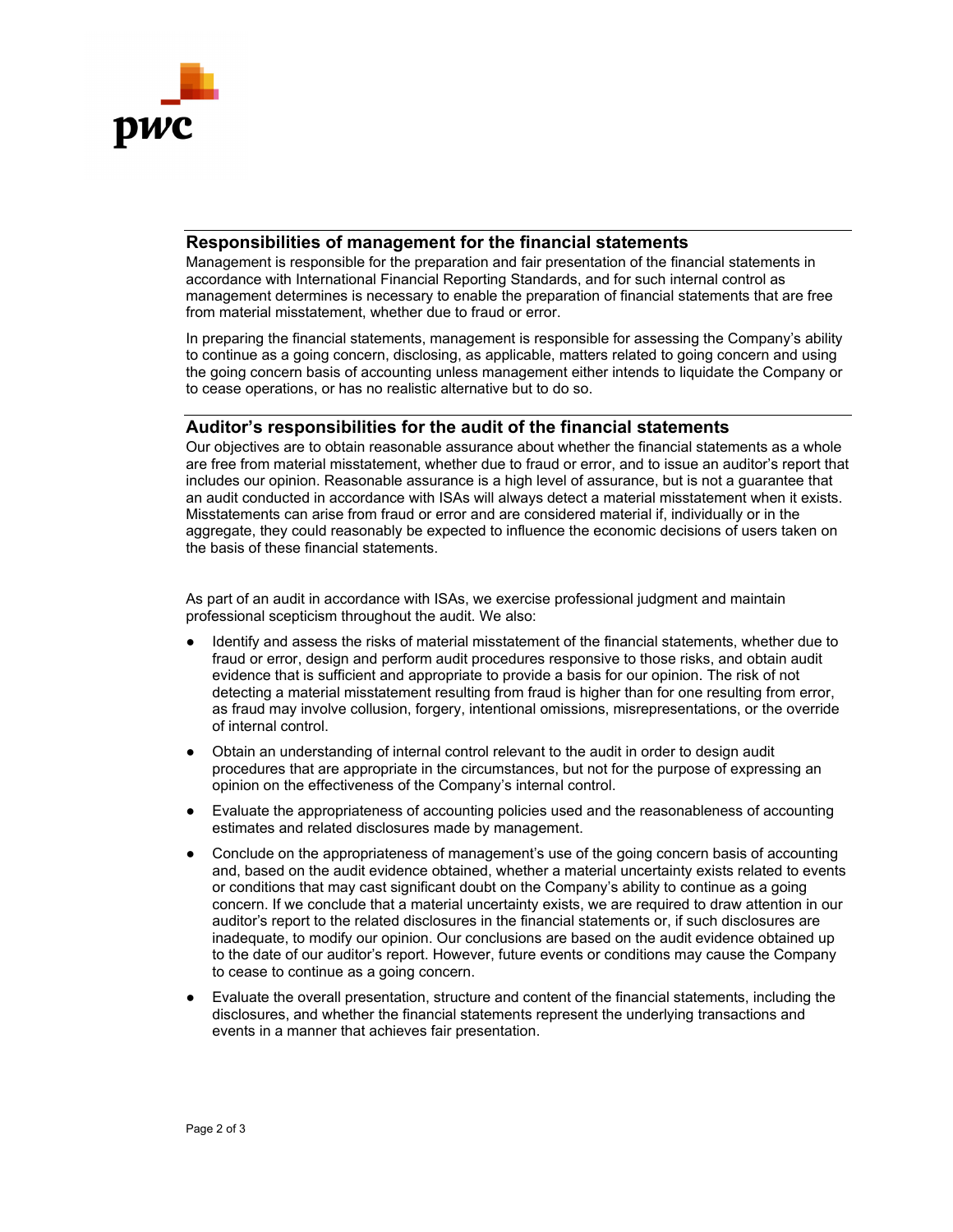

We communicate with those charged with governance regarding, among other matters, the planned scope and timing of the audit and significant audit findings, including any significant deficiencies in internal control that we identify during our audit.

## **Other matter - predecessor auditor**

The financial statements of the Company for the year ended June 30, 2020 were audited by another firm of auditors whose report, dated July 19, 2021, expressed a qualified opinion on those statements, due to the predecessor auditor being unable to obtain sufficient appropriate audit evidence over the completeness of donations and event income from various sources, as outlined in the *Basis for qualified opinion* section.

#### **Other matter - use of this report**

This report, including the opinion, has been prepared for and only for the Company in accordance with the terms of our engagement letter and for no other purpose. We do not, in giving this opinion, accept or assume responsibility for any other purpose or to any other person to whom this report is shown or into whose hands it may come save where expressly agreed by our prior consent in writing.

riceworkshouse Coopers

May 2, 2022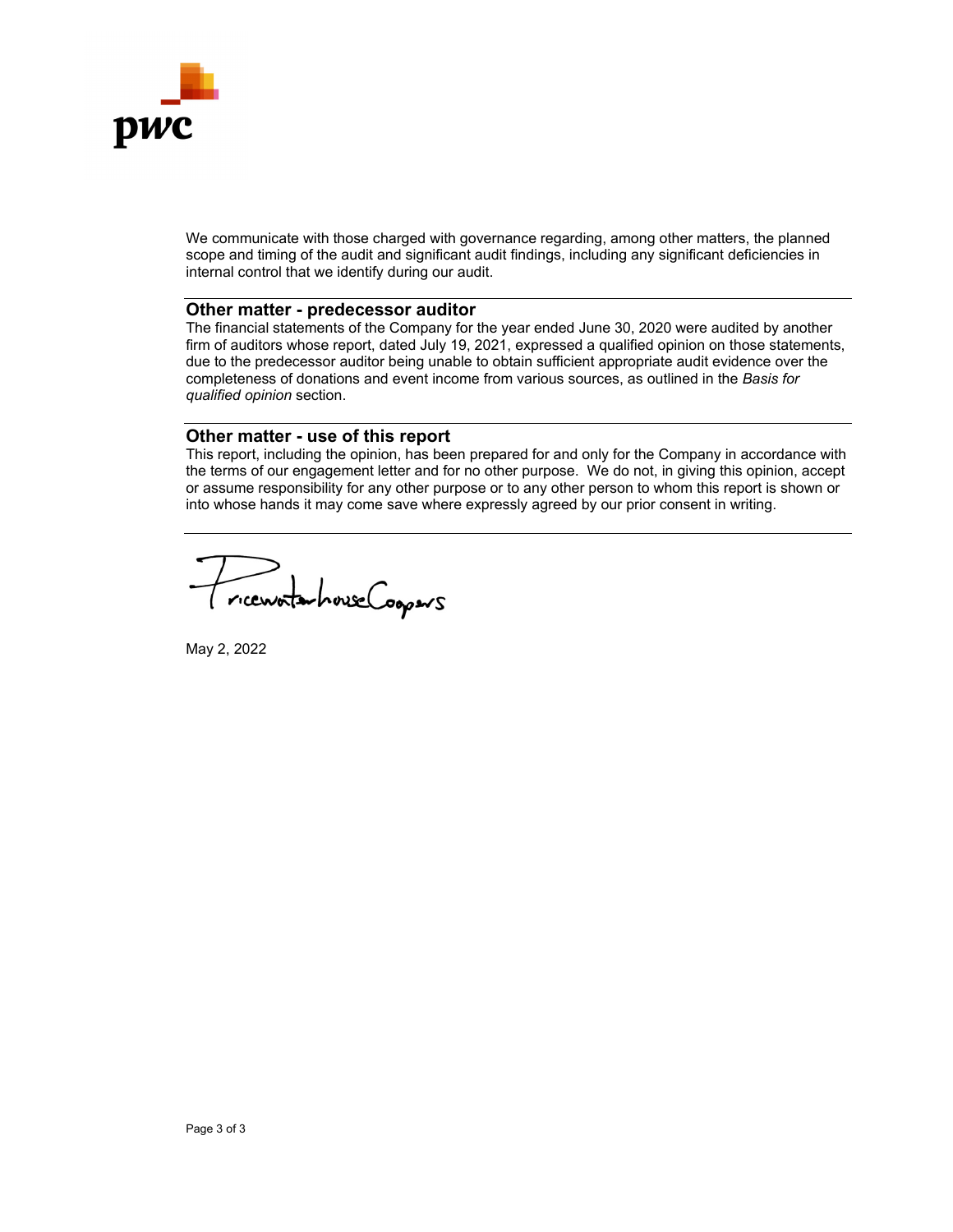Statement of Financial Position

June 30, 2021

*(stated in Cayman Islands dollars)* 

|                                                       | Note | 2021    | 2020    |
|-------------------------------------------------------|------|---------|---------|
| <b>Assets</b>                                         |      |         |         |
| Current                                               |      |         |         |
| Cash and cash equivalents                             |      | 438,507 | 336,564 |
| Due from broker                                       |      | 43,223  | 41,200  |
| Financial assets at fair value through profit or loss |      | 86,456  | 59,825  |
| <b>Total assets</b>                                   | CI\$ | 568,186 | 437,589 |
| <b>Liabilities</b>                                    |      |         |         |
| Accounts payable and accrued expenses                 |      | 95,078  | 2,288   |
| <b>Total Liabilities</b>                              |      | 95,078  | 2,288   |
| <b>Funds</b>                                          |      |         |         |
| Unrestricted funds                                    |      | 473,108 | 432,541 |
| Restricted funds                                      | 4    |         | 2,760   |
|                                                       |      | 473,108 | 435,301 |
| <b>Total liabilities and fund balance</b>             | CI\$ | 568,186 | 437,589 |

*See accompanying notes to financial statements.* 

Approved on behalf of the Board on: May 2, 2022

STACEY VANDEVELDE Director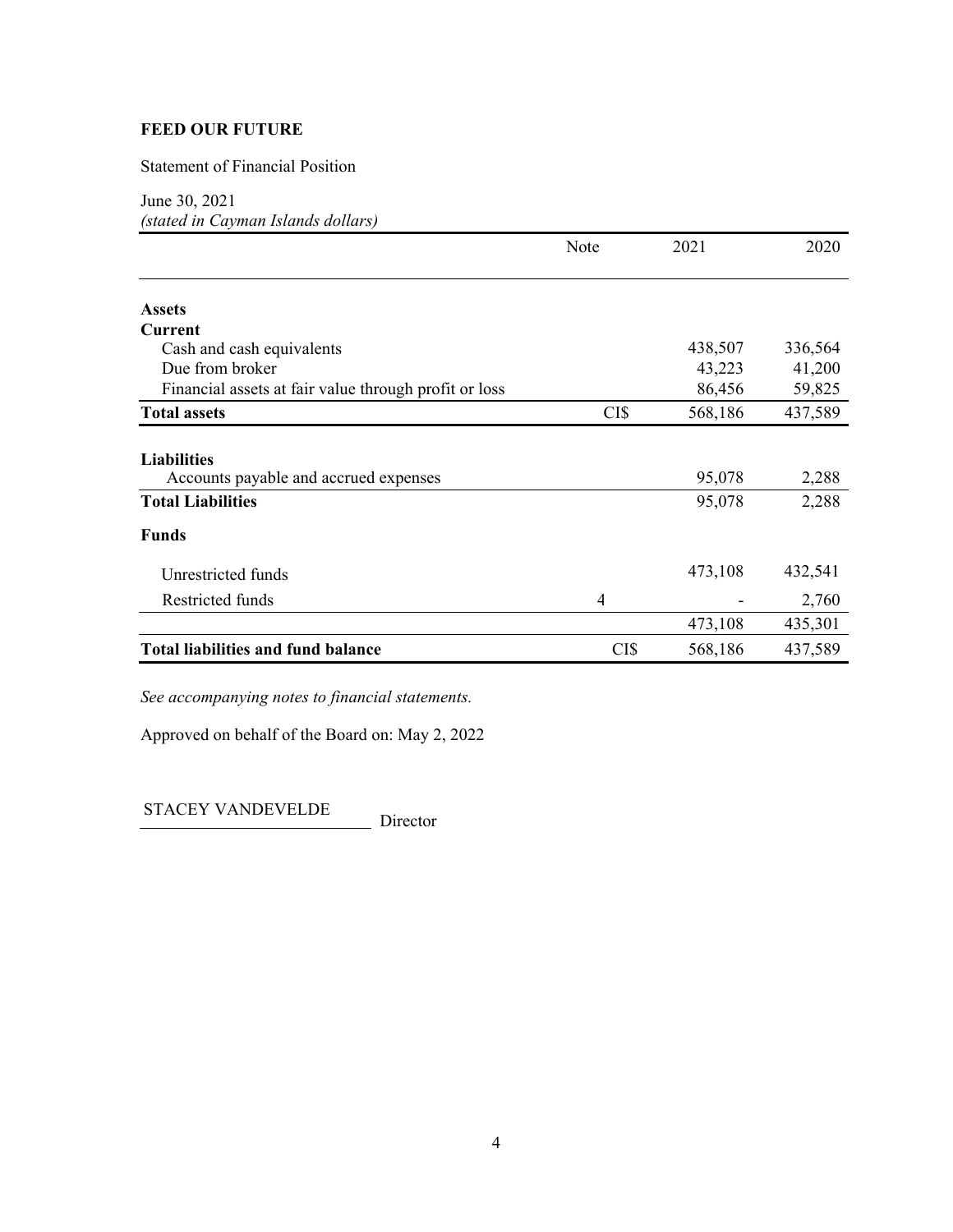Statement of Comprehensive Income

Year ended June 30, 2021 *(stated in Cayman Islands dollars)* 

|                                                                                         | Note | 2021       | 2020       |
|-----------------------------------------------------------------------------------------|------|------------|------------|
| <b>Income</b>                                                                           |      |            |            |
| Donations, including COVID-19                                                           |      | 359,353    | 312,462    |
| Event income                                                                            | 4    | 63,310     | 91,563     |
| Interest income                                                                         |      | 701        | 1,921      |
| Net realized and change in unrealized gain on                                           |      |            | 1,403      |
| financial assets at fair value through profit or loss                                   |      |            |            |
|                                                                                         |      | 423,364    | 407,349    |
| <b>Expenditure</b>                                                                      |      | (337, 223) | (305, 817) |
| Awards - school lunches, including COVID-19<br>Awards – summer program, Education Extra |      | (18, 431)  | (1,250)    |
| Event expenses                                                                          | 4    | (21,714)   | (18, 393)  |
| Supplemental food support                                                               |      | (3,850)    |            |
| Operating expenses                                                                      |      | (3,619)    | (7,609)    |
| Net realized and change in unrealized loss on                                           |      | (720)      |            |
| financial assets at fair value through profit or loss                                   |      |            |            |
|                                                                                         |      | (385, 557) | (333,069)  |
| Increase in fund balance during the year                                                | CI\$ | 37,807     | 74,280     |

*See accompanying notes to financial statements.*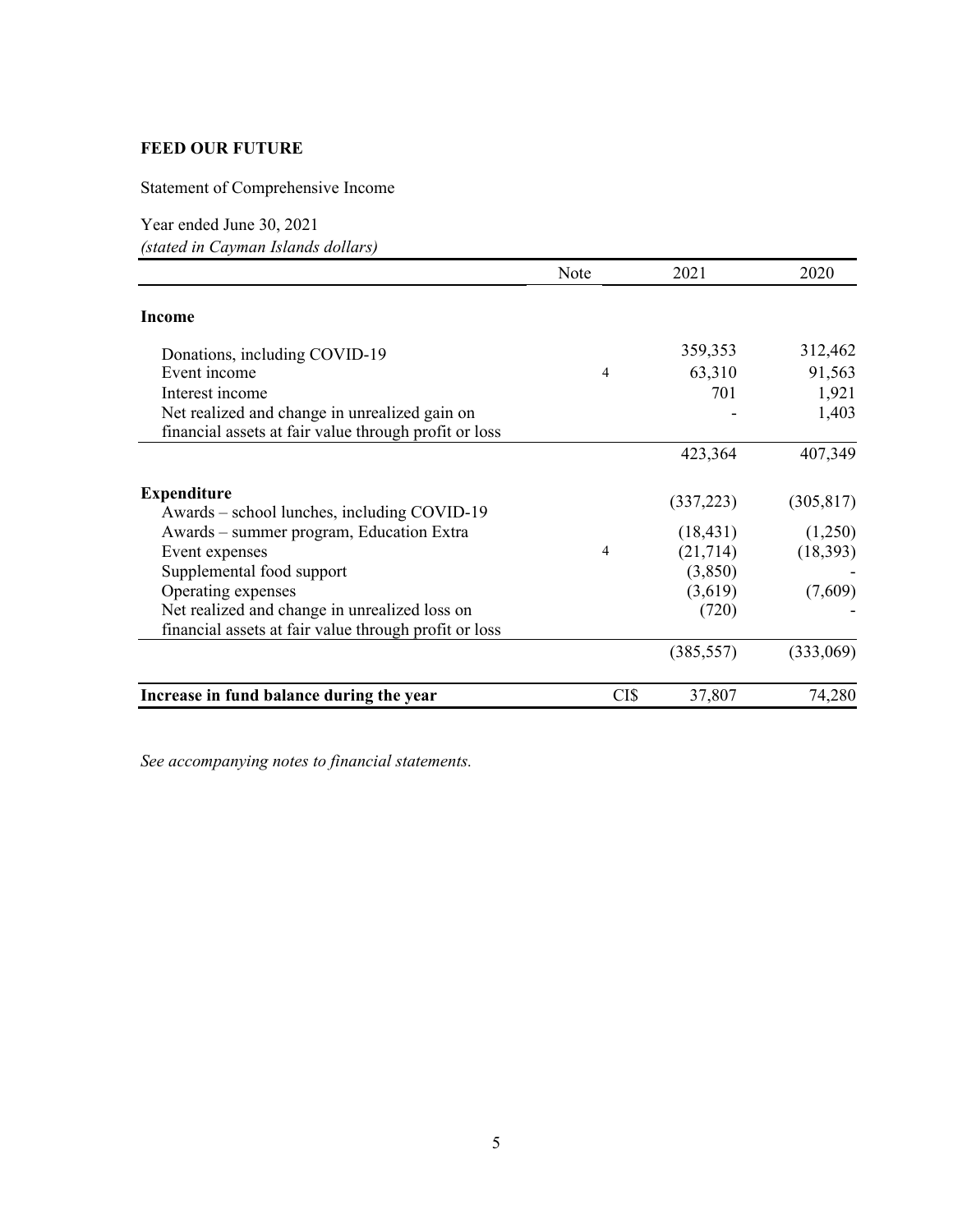Statement of Changes in Fund Balance

Year ended June 30, 2021 *(stated in Cayman Islands dollars)* 

|                                                     |      | Unrestricted Funds | <b>Restricted Funds</b> | Total    |
|-----------------------------------------------------|------|--------------------|-------------------------|----------|
|                                                     |      |                    |                         | (Note 5) |
| Balance at June 30, 2019                            | CI\$ | 329,719            | 31,302                  | 361,021  |
| Increase in fund balance during the year            |      | 74,280             |                         | 74,280   |
| Net Transfer from Restricted Fund                   |      | 28,542             | (28, 542)               |          |
| <b>Balance at June 30, 2020</b>                     | CI\$ | 432,541            | 2,760                   | 435,301  |
|                                                     |      |                    |                         |          |
| Increase/(Decrease) in fund balance during the year |      | 37,807             |                         | 37,807   |
| Net Transfer from Restricted Fund                   |      | 2,760              | (2,760)                 |          |
| <b>Balance at June 30, 2021</b>                     | CI\$ | 473,108            |                         | 473.108  |

*See accompanying notes to financial statements*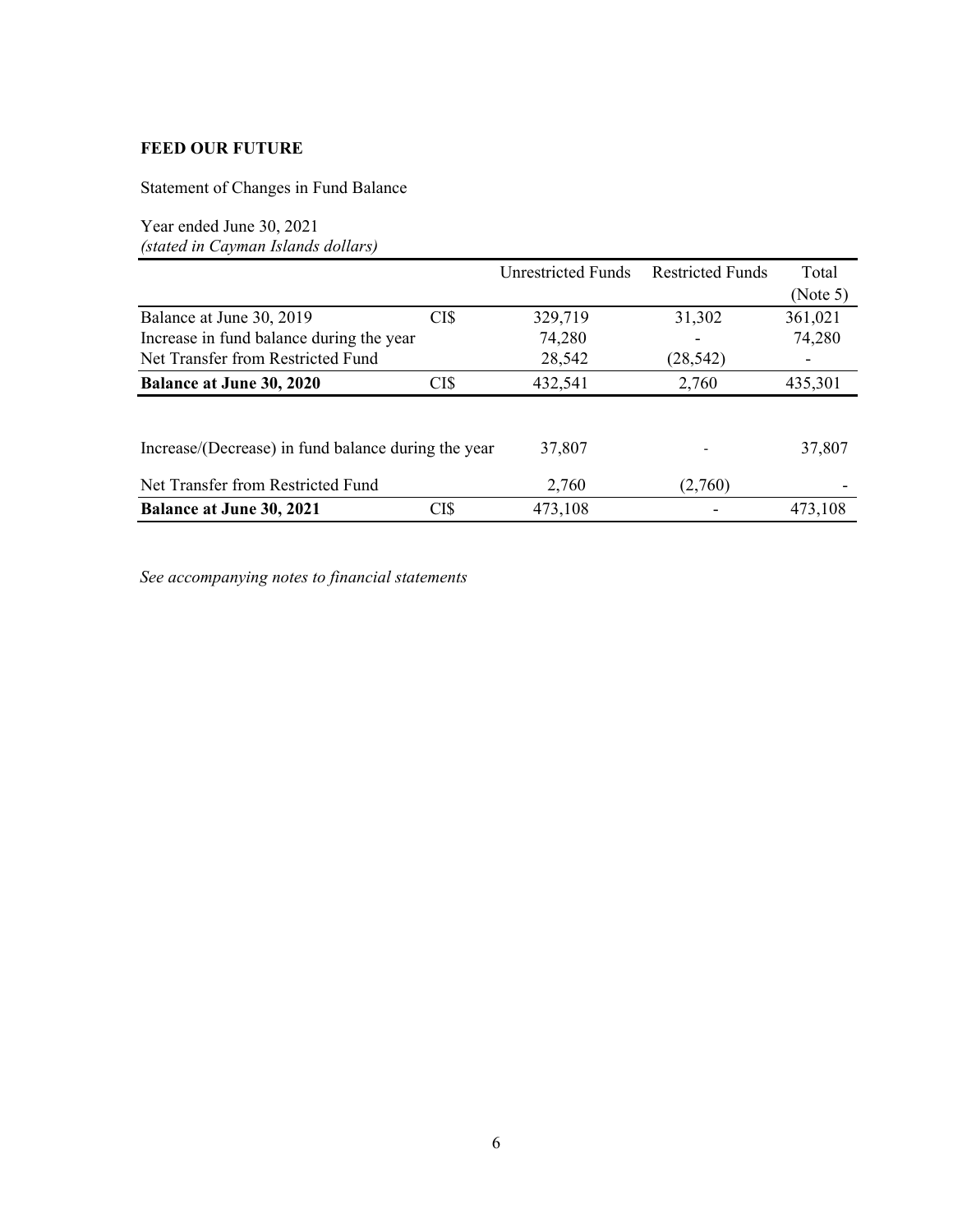## Statement of Cash Flows

Year ended June 30, 2021 *(stated in Cayman Islands dollars)* 

|                                                                                                                      | Note | 2021               | 2020              |
|----------------------------------------------------------------------------------------------------------------------|------|--------------------|-------------------|
| Cash provided by/(applied in):                                                                                       |      |                    |                   |
| <b>Operating activities</b>                                                                                          |      |                    |                   |
| Increase in fund balance during the year                                                                             |      | 37,807             | 74,280            |
| <b>Adjustments for:</b><br>Interest income<br>Net realized and change in unrealized gain on financial assets at fair |      | (701)              | (1,921)           |
| value through profit or loss                                                                                         |      | 720                | (1,231)           |
| Add/(Deduct) net changes in non-cash operating balances:                                                             |      |                    |                   |
| (Increase)/Decrease in due from broker                                                                               |      | (2,023)            | 2,028             |
| Increase /(Decrease) in accounts payable                                                                             |      | 92,790             | (22,390)          |
| <b>Cash from operating activities</b>                                                                                |      | 128,593            | 50,766            |
| <b>Investing activities</b>                                                                                          |      |                    |                   |
| Purchases of investments                                                                                             |      | (85,582)           |                   |
| Sale of investments                                                                                                  |      | 57,400             | 24,600            |
| Interest received                                                                                                    |      | 1,532              | 1,921             |
| <b>Cash from investing activities</b>                                                                                |      | (26, 650)          | 26,521            |
| Net change in cash and cash equivalents<br>Cash and cash equivalents at beginning of year                            |      | 101,943<br>336,564 | 77,287<br>259,277 |
| Cash and cash equivalents at end of year                                                                             | CI\$ | 438,507            | 336,564           |

*See accompanying notes to financial statements.*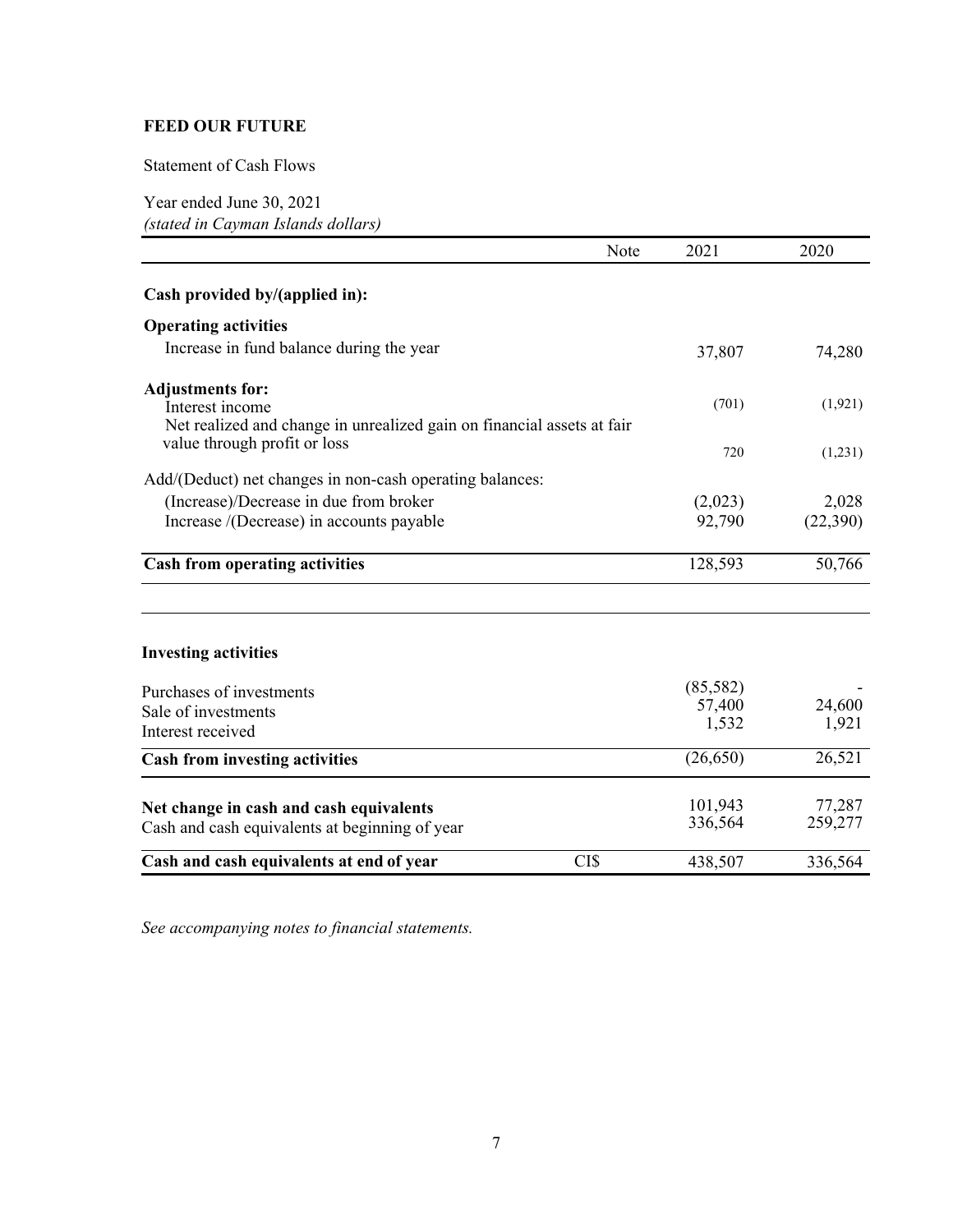Notes to Financial Statements

June 30, 2021 *(stated in Cayman Islands dollars)* 

#### **1. Background information**

Feed Our Future (the "Company") was incorporated under the Companies Act of the Cayman Islands on May 7, 2012 as a Section 80 not for profit entity. The Company is a not for profit organisation whose primary mission is to solve childhood hunger and to support intellectual nourishment in the Cayman Islands through the funding of nutritionally balanced low cost or free school meals to children in need within public and private schools thereby serving a dual purpose of enriching the learning potential and health of the child and reducing the burden on the community that supports them.

The Company has no share capital and is limited by the guarantee of its members, who undertake to contribute such amount as may be required, not exceeding CI\$1, to the assets of the Company in the event of it being wound up during the time of membership, or within one year after ceasing to be a member, for payment of the debts and liabilities of the Company.

At June 30, 2021, the Company had no employees. The registered office of the Company is located at PO Box 11311, 133 Salt Creek, West Bay, Grand Cayman KY1-1108, Cayman Islands.

On September 12, 2012, the Company received all of the net assets of Feed Our Future Ltd., a company which had been formed for the same purpose. Feed Our Future Ltd. Was subsequently dissolved.

### **2. Significant operations in the year**

On September 25, 2018, the Company opened an endowment account in a prudent effort to maximize revenue. RBC Wealth Management serves on a pro bono basis as the investment manager of the separately managed account which invests in highly liquid Level 1 securities and cash. The attached investment disclosures relate to their required industry best practices in line with the Company's stated investment objectives.

#### **3. Significant accounting policies**

These financial statements are prepared in accordance with International Financial Reporting Standards ("IFRS"). The significant accounting policies and their effect on the financial statements are as follows:

#### *(a) Reporting periods*

The financial statements are prepared for the year ended June 30, 2021.

*(b) Basis of measurement* 

The measurement and presentation currency of the financial statements is the Cayman Islands dollar.

#### *(c) Management estimates and assumptions*

The preparation of the financial statements in accordance with IFRS requires management to make estimates and assumptions that affect the reported amounts of income and expenses during the period. Actual results could differ from these estimates.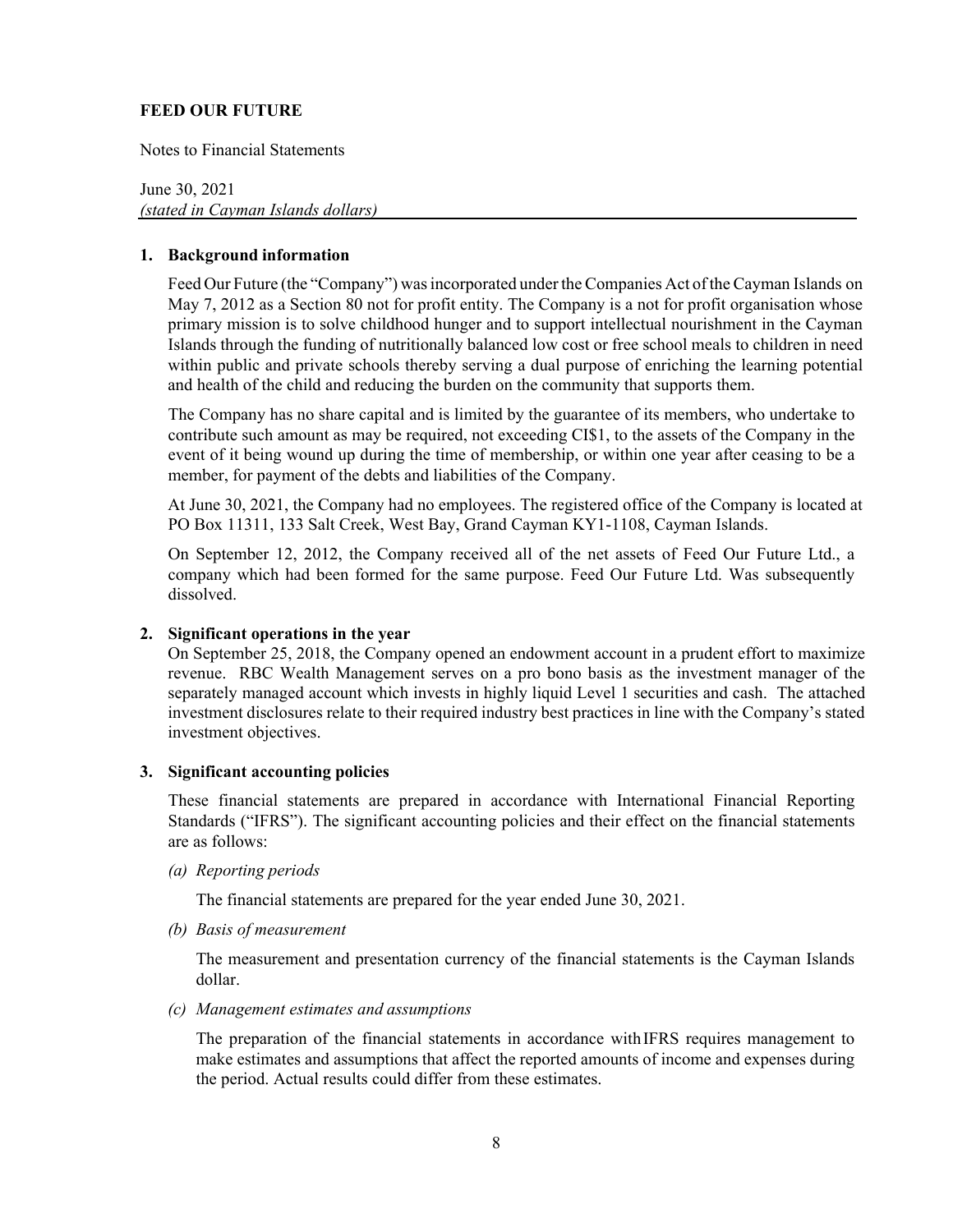Notes to Financial Statements (continued)

June 30, 2021  *(stated in Cayman Islands dollars)* 

### **3. Significant accounting policies (continued)**

*(d) Foreign exchange* 

Transactions involving currencies other than Cayman Islands dollars are translated at the exchange rates ruling at the time of those transactions. Assets and liabilities included in these financial statements are translated at the rates of exchange prevailing on the statement of financial position date. Gains and losses on exchange are taken to the statement of comprehensive income.

The United States dollar is fixed relative to the Cayman Islands dollar at an exchange rate of  $US$1.00 = CI$0.82$ .

*(e) Cash and cash equivalents* 

Cash comprises cash at bank and demand deposits. Cash equivalents are short-term, highly liquid investments that are readily convertible to known amounts of cash and which are subject to insignificant risk of changes in value.

*(f) Due from broker* 

Amounts due from broker may represent margin accounts, cash collateral for borrowed securities and uninvested cash.

*(g) Financial assets and financial liabilities* 

#### *(i) Classification*

The Company's investments are measured at fair value through profit or loss.

Financial assets at amortised cost held by the Company include cash and cash equivalents, balances due from brokers, other receivables and prepaid expenses.

Financial liabilities at amortized cost include other payables and accrued expenses.

#### *(ii) Recognition and measurement*

The Company recognises financial assets and financial liabilities on the date it becomes a party to the contractual provisions of the instrument.

Financial liabilities are not recognised unless one of the parties has performed its obligation.

Subsequent to initial recognition, investments are re-measured at fair value based on their quoted market prices at the reporting date without any deduction for estimated future selling costs.

Financial assets at amortised cost are measured at amortised cost using the effective interest rate method, less impairment losses, if any.

Financial liabilities that are not at fair value through profit or loss are measured at amortised cost using the effective interest rate method.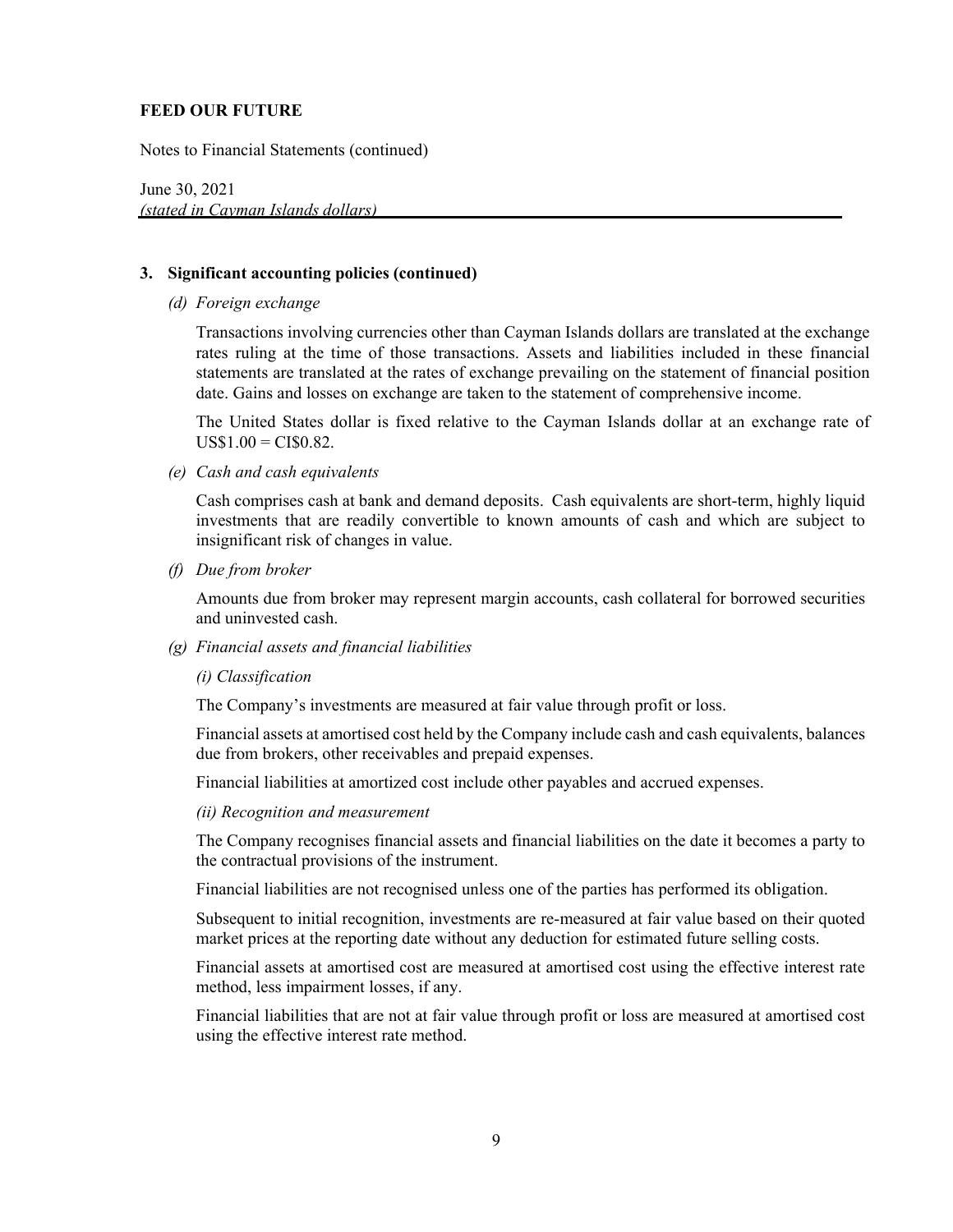Notes to Financial Statements (continued)

June 30, 2021  *(stated in Cayman Islands dollars)* 

#### **3. Significant accounting policies (continued)**

- *(g) Financial instruments (continued)* 
	- *(iii) Derecognition*

The Company derecognises a financial asset when the contractual rights to the cash flows from the financial asset expire or it transfers the financial asset and the transfer qualifies for derecognition in accordance with IFRS 9. A financial liability is derecognised when the obligation specified in the contact is discharged, cancelled or expired.

#### *(iv) Offsetting financial instruments*

Financial assets and liabilities are offset, and the net amounts reported in the statement of financial position, when a current legal enforceable right to offset exists and there is intent to realise the asset and settle the liability simultaneously or to settle on a net basis. No financial assets or liabilities were offset as at June 30, 2021 and June 30, 2020.

#### *(v) Impairment*

 The Company measures credit risk and expected credit losses (ECL) using probability of default, exposure at default and loss given default. Management considers both historical analysis and forward looking information in determining any expected credit loss. At June 30, 2021 and June 30, 2020, all amounts due from brokers and cash and cash equivalents are held with reputable counterparties with maturities of less than 12 months. Applying the requirements of IFRS 9, the expected credit loss is immaterial for the Company and, as such, no ECL has been recognised within the financial statements

*(h) Interest income* 

Interest income and expense is recognised in the statement of comprehensive income as it accrues. Interest income comprises the interest earned on the cash and cash equivalents.

*(i) Donated services* 

A number of unpaid volunteers make significant contributions of their time and resources to manage the Company's activities. The value of these contributions is not reflected in these financial statements since it is not susceptible to objective measurement or valuation.

A best estimate of the professional services donated to the Company amounts to CI\$26,000 for the year ended June 30, 2021.

*(j) Event income and donations* 

General income and donations are recorded in the period in which they are received. Income and donations related to specific events or programs are recorded in the period in which the event or program occurred.

*(k) Expenditure* 

Expenses are recognised in profit or loss upon utilisation of the service or at the date that such expense originates.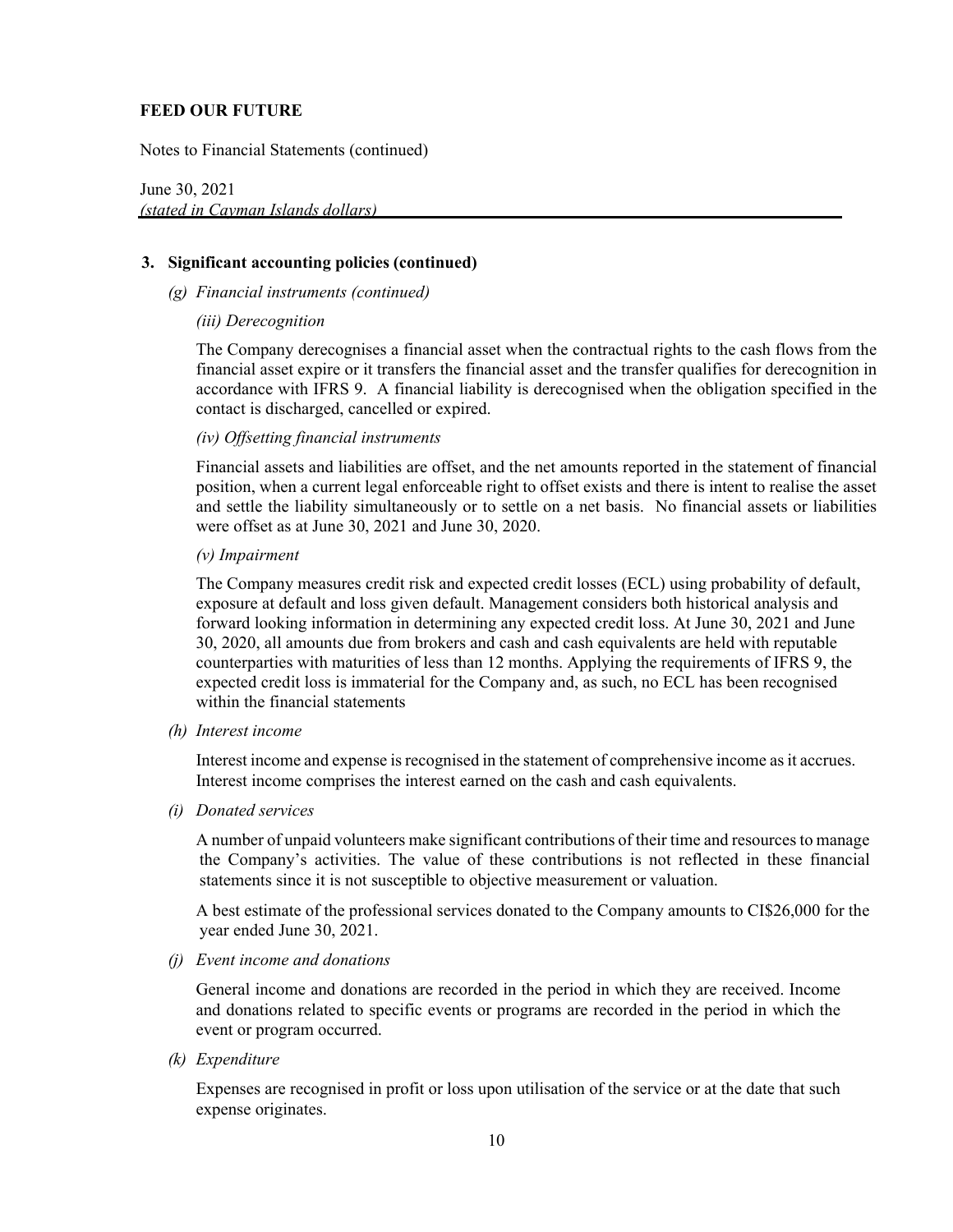Notes to Financial Statements (continued)

June 30, 2021  *(stated in Cayman Islands dollars)* 

### **3. Significant accounting policies (continued)**

*(l) Taxation* 

There are currently no taxes on income in the Cayman Islands and as such, no provision for income taxes has been raised.

*(m) Inventory* 

The Company does not carry inventory as a general practice.

## **4. Event income and expenses**

#### **Event income**

|                                                |      | 2021           | 2020      |
|------------------------------------------------|------|----------------|-----------|
|                                                |      |                |           |
| <b>Island Roast</b>                            |      | 63,310         | 91,963    |
|                                                | CI\$ | 63,310         | 91,963    |
|                                                |      |                |           |
| <b>Event expenses</b>                          |      |                |           |
|                                                |      | 2021           | 2020      |
|                                                |      |                |           |
| <b>Island Roast expenses</b>                   |      | (20,629)       | (18, 393) |
| Child Month expenses                           |      | (1,085)        |           |
|                                                | CI\$ | (21, 714)      | (18, 393) |
|                                                |      |                |           |
| 5. Restricted funds                            |      |                |           |
| As of June 30, 2021 restricted funds comprise: |      |                |           |
|                                                |      | 2021           | 2020      |
|                                                |      |                |           |
| Summer Food Program                            |      |                |           |
| <b>Educational Programs</b>                    |      |                | 2,760     |
|                                                | CI\$ | $\blacksquare$ | 2,760     |

٦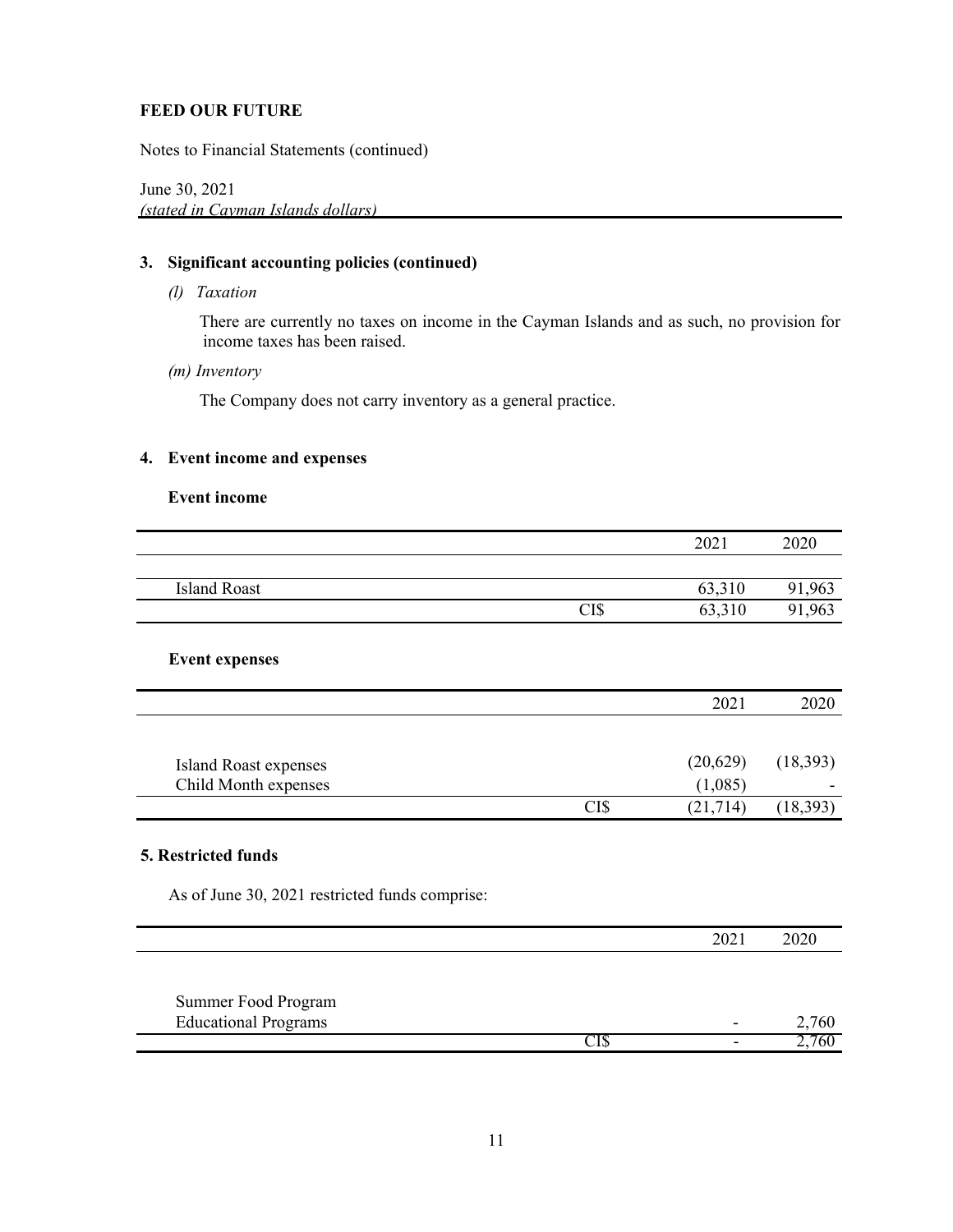Notes to Financial Statements (continued)

June 30, 2021  *(stated in Cayman Islands dollars)* 

#### **6. Financial instrument risk**

The Company is exposed to various risks in relation to financial instruments. The main types of risk are market risk, credit risk and liquidity risk.

#### *Market Risk*

Market risk embodies the potential for both losses and gains and includes currency risk, interest rate risk and price risk. Market risk is the risk that changes in interest rates, foreign exchange rates or market prices will affect the positions held by the Company. The Company is exposed to market risk on financial instruments that are valued at market prices. All financial assets held for trading are recognised at fair value and all changes in market conditions directly affect net income. The Company is susceptible to market price risk arising from uncertainties about future prices.

#### *Interest Rate Risk*

Interest rate risk arises from the effects of fluctuations in the prevailing levels of markets interest rates on the fair value of financial assets and liabilities and future cash flow. The Company holds fixed interest securities that expose the Company to fair value interest rate risk. The Company also holds cash and cash equivalents that expose the Company to cash flow interest rate risk.

The following table shows financial assets and financial liabilities classified by the period to maturity and re-pricing of interest rates:

| June 30, 2021<br><b>Assets</b>                            | Up to 1 year | $1 - 5$ years | Over 5<br>years | Non-<br>interest<br>bearing | <b>Total</b> |
|-----------------------------------------------------------|--------------|---------------|-----------------|-----------------------------|--------------|
| Cash and cash equivalents                                 | 438,507      |               |                 |                             | 438,507      |
| Due from broker                                           | 43,223       |               |                 |                             | 43,223       |
| Financial assets at fair value through profit<br>and loss | 16,670       | 43,442        | 26,345          |                             | 86,456       |
| <b>Total Assets</b>                                       | 498,400      | 43,442        | 26,345          |                             | 568,186      |
| <b>Liabilities</b>                                        |              |               |                 |                             |              |
| Accounts Payable and Accrued Expense                      |              |               |                 | (95,078)                    | (95,078)     |
| <b>Total Liabilities</b>                                  |              |               |                 | (95,078)                    | (95, 078)    |
| Interest sensitivity gap                                  | 498,400      | 43,442        | 26,345          |                             |              |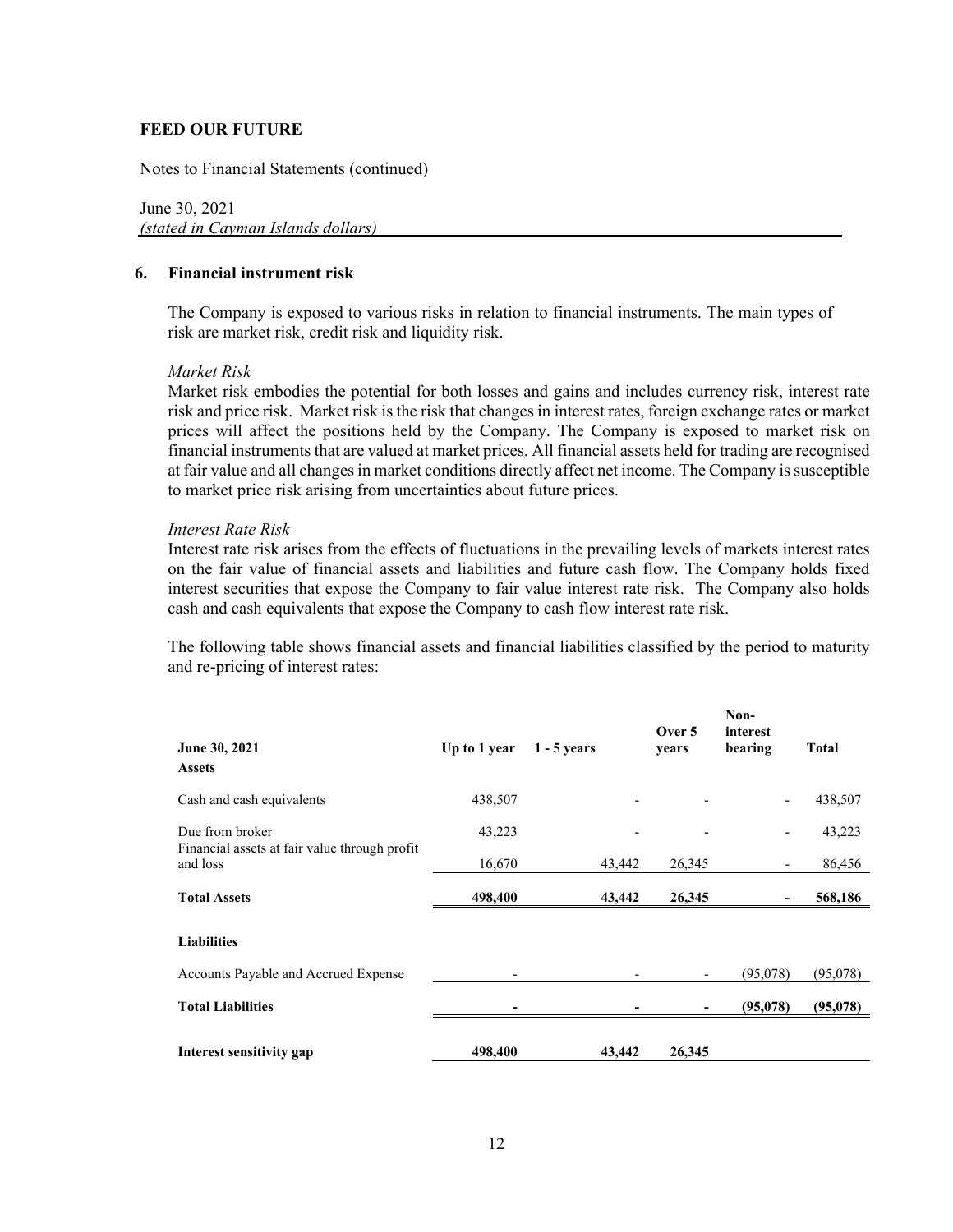Notes to Financial Statements (continued)

#### June 30, 2021

 *(stated in Cayman Islands dollars)* 

## **6. Financial instrument risk (continued)**

| June 30, 2020<br><b>Assets</b>                            | Up to 1 year | $1 - 5$ years | Over 5 years | Non-<br>interest<br>bearing | <b>Total</b> |
|-----------------------------------------------------------|--------------|---------------|--------------|-----------------------------|--------------|
| Cash and cash equivalents                                 | 336,564      |               |              |                             | 336,564      |
| Due from broker                                           | 41,200       |               |              |                             | 41,200       |
| Financial assets at fair value through profit<br>and loss | 16,738       | 43,087        |              | $\overline{\phantom{a}}$    | 59,825       |
| <b>Total Assets</b>                                       | 394,502      | 43,087        |              |                             | 437,589      |
| <b>Liabilities</b>                                        |              |               |              |                             |              |
|                                                           |              |               |              | 2,288                       | 2,288        |
| <b>Total Liabilities</b>                                  |              |               |              | 2,288                       | 2,288        |
| Interest sensitivity gap                                  | 394,502      | 43,087        |              |                             |              |

#### *Currency Risk*

Currency risk is the risk that the fair value or future cash flows of a financial instrument will fluctuate because of a change in foreign exchange rates. As the United States dollar is fixed relative to the Cayman Islands dollar, the Company is not exposed to currency risk.

### *Price Risk*

Price risk is the risk that the value of the instrument will fluctuate as a result of changes in market prices (other than those arising from interest rate risk or currency risk), whether caused by factors specific to an individual investment, its issuer or all factors affecting all instruments traded in the market.

At June 30, 2021, had market prices increased by 5% with all other variables held constant, unrestricted funds of the Company and total income per the statement of comprehensive income would have increased by CI\$4,323 (2020: CI\$2,991).

### *Credit Risk*

Credit risk is the risk that the counterparty fails to discharge an obligation to the Company. The Company's maximum exposure to credit risk is the carrying amount of cash and cash equivalents, due from broker and accounts receivable. Cash and cash equivalents and amounts receivable from broker are held with reputable commercial banks in the Cayman Islands.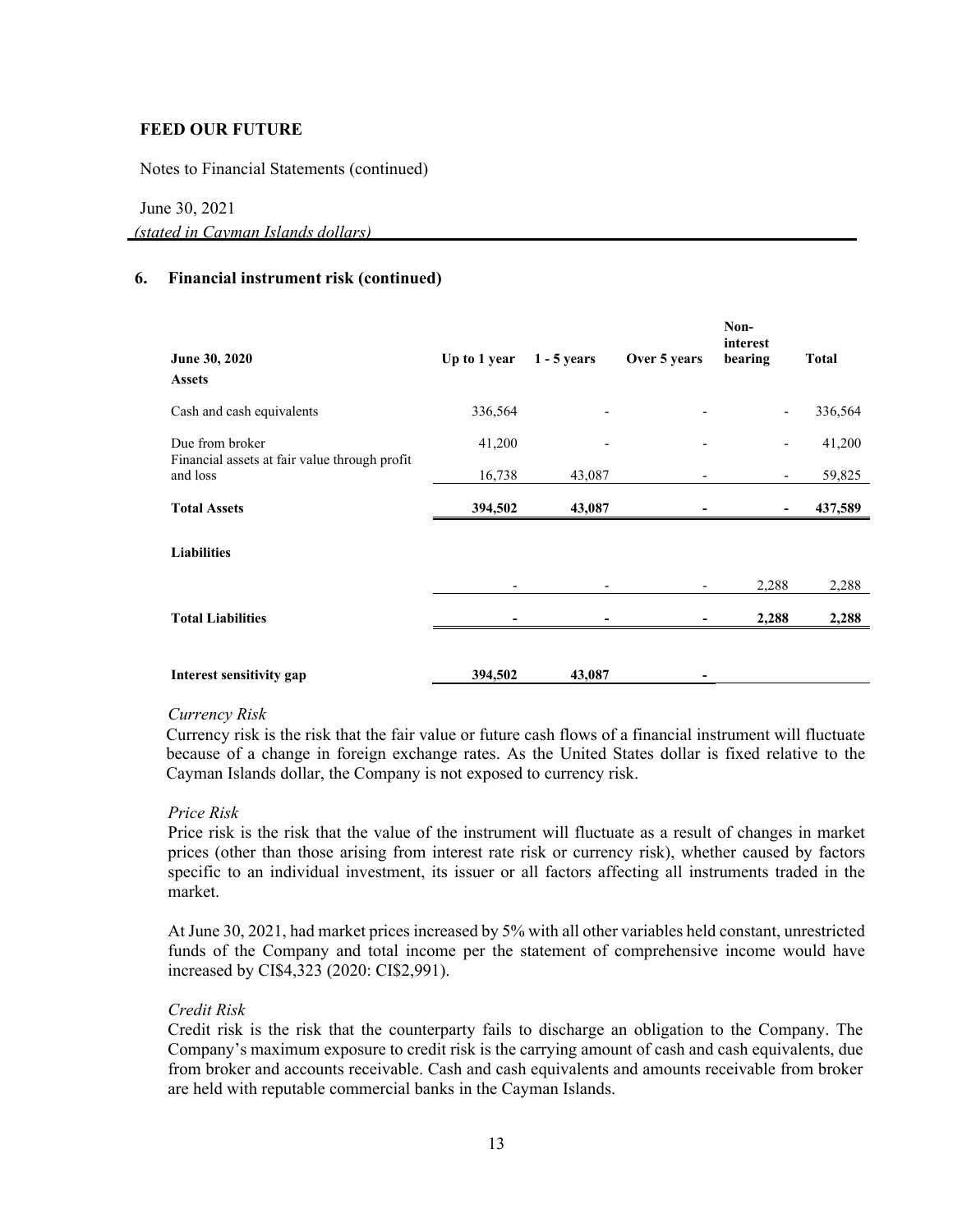Notes to Financial Statements (continued)

June 30, 2021  *(stated in Cayman Islands dollars)* 

#### **6. Financial instrument risk (continued)**

#### *Liquidity Risk*

Liquidity risk is the risk that the Company might be unable to meet its obligations as they fall due. The Company considers available cash reserves prior to making commitments for expenditure. The Company's existing cash resources significantly exceed the current cash outflow requirements. Accounts receivable and accounts payable are expected to be settled within 6 months of the reporting date.

#### **7. Other risk factors**

Certain impacts from the COVID-19 outbreak may have a significant impact on the Company's operations and performance. These circumstances may continue for an extended period of time, and may have an adverse impact on economic and market conditions. The extent of the impact to the financial performance and the operations of the Company will depend on future developments, which are highly uncertain and cannot be predicted.

#### **8. Fair value measurements recognised in the statement of financial position**

The following information provides an analysis of financial instruments that are measured subsequent to initial recognition at fair value, grouped into levels 1 to 3 based on the degree to which the fair value is observable:

- Level 1: quoted prices (unadjusted) in active markets for identical assets or liabilities
- Level 2: inputs other than quoted prices included within Level 1 that are observable for the asset or liability, either directly (i.e. as prices) or indirectly (i.e. derived from prices); and
- Level 3: valuation techniques that include inputs for the asset or liability that are not based on observable market data (unobservable inputs) and such inputs have a significant effect on the instruments valuation.

As at June 30, 2021 and June 30, 2020 the majority of the Company's financial assets at fair value through profit or loss are represented by liquid corporate bonds primarily located in the United States of America. The financial assets at fair value through profit or loss are classified within Level 2 of fair value hierarchy (June 30, 2021: CI\$86,456; June 30, 2020: CI\$59,825). No investment individually exceeds 10% of the Fund Balance as at June 30, 2021 and June 30, 2020.

#### **9. Related party transactions**

Related parties consist of Board members who contribute to the Company through the direct payment of expenses that would otherwise be incurred by the Company. Where a Board member makes such a contribution, both the donation income and offsetting expense are recorded in the financial statements.